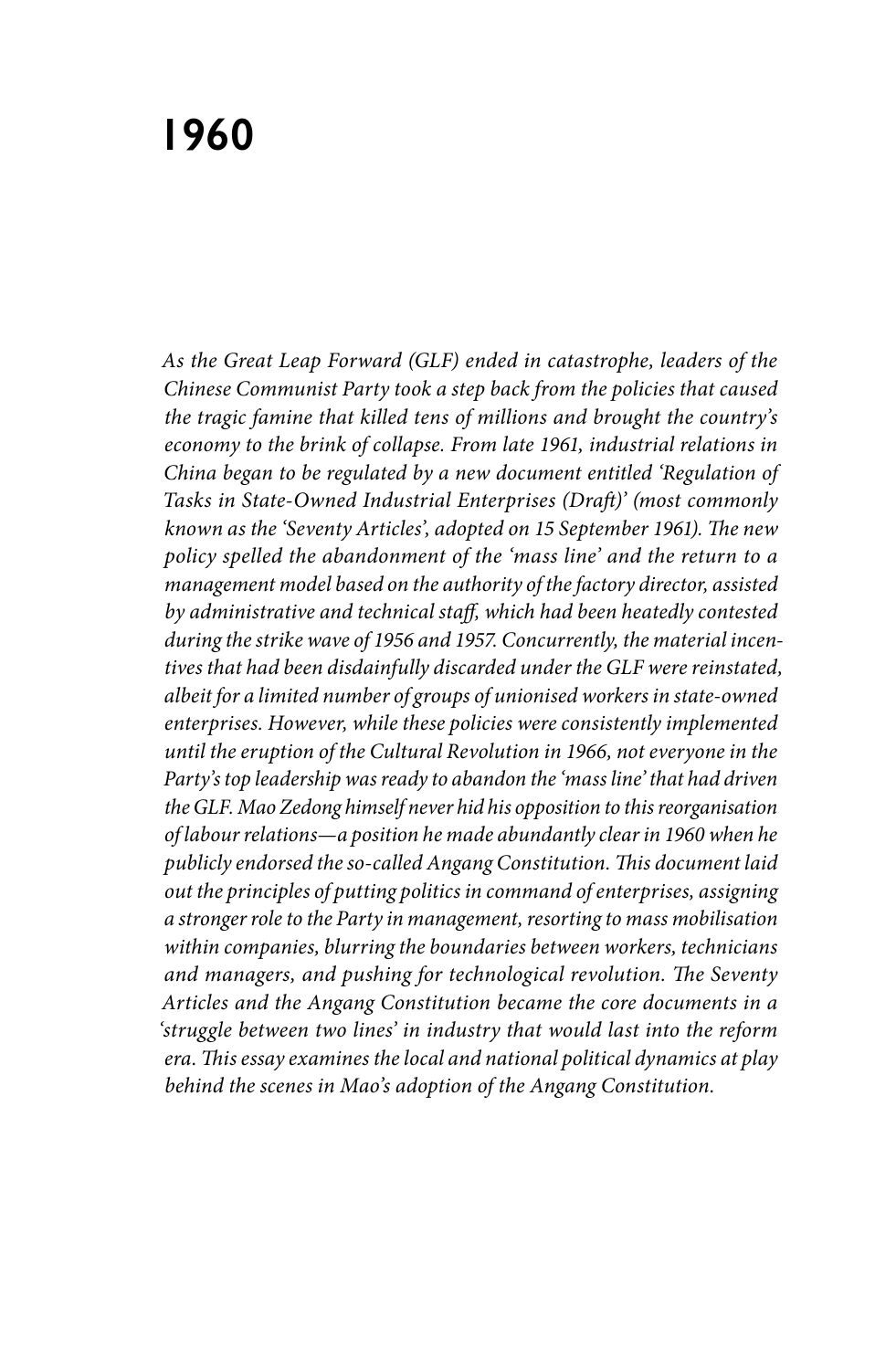## **The Angang Constitution: Labour, Industry and Bureaucracy during the Great Leap Forward**

Koji HIRATA

n 22 March 1960, at the height of the Great Leap Forward (GLF), Mao Zedong read a report about the Anshan Iron and Steel Works (鞍山钢铁公司), also known as Angang (鞍钢), written by the Anshan City Committee of the Chinese Communist Party (CCP). In the spirit of the GLF, the report argued that revolutionary spirit and mass campaigns could help industrialise China. It confirmed Mao's extremist policy line in opposition to a more moderate line: 'It is necessary to continue an ideological revolution  $[\mathcal{R}, \mathcal{B}]$   $\neq$   $\hat{\phi}$  without a break, maintain political leadership, totally eliminate superstitions, and liberate ideology.'1 The report from Anshan pleased Chairman Mao, who commented: 'This … report is very good. The more I read it, the happier I become. I don't think it is too long.'2 The importance of this document lay in the fact that Angang was the single largest enterprise in what at that time was the most important industrial sector in the People's Republic of China (PRC): steel-making. Reading it, Mao was excited to see his vision—industrialisation through unleashing the power of the masses—confirmed by the nation's most important state-owned enterprise (SOE).

Importantly, the report from Anshan also symbolised the end of an era in Chinese socialism—the period of building socialism by imitating Stalinism, which was best represented by the construction of new plants at Angang with the help of Soviet engineers during the First Five-Year Plan (1953–57). Aware of this change, Mao commented on the report:

In the past, they thought that this enterprise [Angang] was already modernised and did not need the so-called technological revolution. They opposed implementing mass campaigns … They regarded the 'Magnitogorsk Constitution [马钢宪法]' [an authoritative method for managing a large steel enterprise in the Soviet Union] as sacred and absolute … This report [of March 1960] is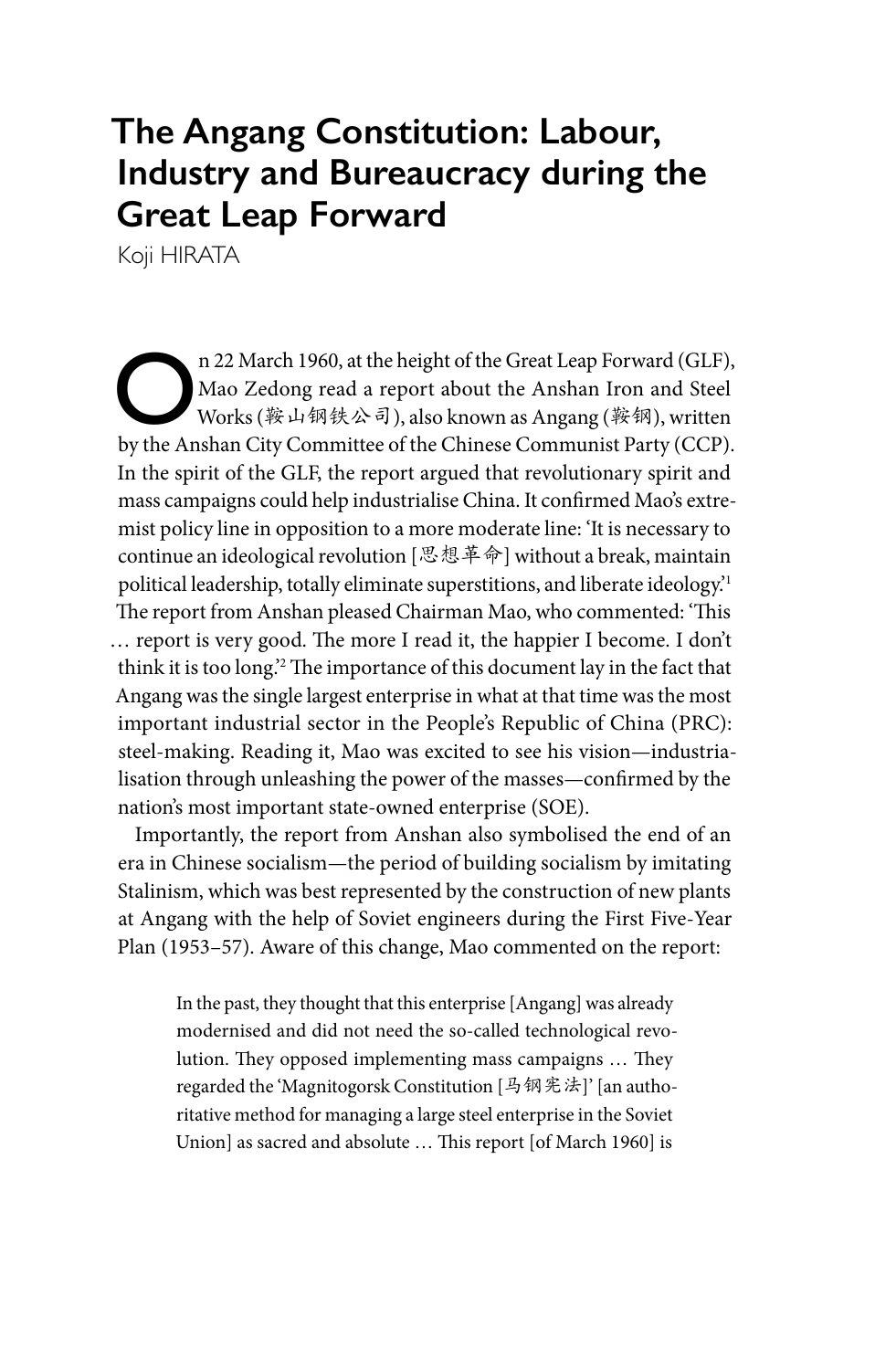more advanced. It is not the Magnitogorsk Constitution. It created the Angang Constitution [鞍钢宪法]. The Angang Constitution was born in the Far East, in China.3

Mao gave the report a charming new title, the 'Angang Constitution', the name under which the document would be circulated in the thousands during the Cultural Revolution.

Mao's approval of the technological innovation outlined in the Angang Constitution excited Angang's workers. Although in all likelihood the constitution was not published in newspapers or other media at that time, according to Anshan's official local history, its content was orally communicated in meetings. By the end of March 1960, about 90 percent of the staff and workers at Angang had heard about Mao's comments.4 According to a CCP internal report, the workers of Angang favourably compared the present situation as described in the Angang Constitution with the past, when their workplace was controlled by the managers. A number of workers proclaimed that, before the revolution, everything had been done 'just as the factory director says', but now 'our thought had been liberated greatly, and the rightists had been wiped away'.<sup>5</sup>

Reflecting the official Party line, conventional Chinese scholarship regarded the Angang Constitution as evidence of genuine grassroots efforts to create new forms of socialist factory management, and at least some of these efforts were successful.<sup>6</sup> Criticising this interpretation, some revisionist historians have claimed instead that the Angang Constitution was mere propaganda created by the CCP's top-down policies.7 While I agree with the latter view—that the Angang Constitution was a work of propaganda—in this essay, I also show that its creation involved complex local political dynamics. The Angang Constitution was shaped not only by a diktat from the central state authority, but also by the political ambitions of local officials who tried to make use of the state's campaigns and discourse for their own interests.

### Local Politics

Though it was called the Angang Constitution, the report actually was not produced by Angang itself; the document was drafted by the Anshan City Party Committee, Angang's local political rival. The leader of the City Committee at the time was First Secretary Yang Shijie, an experienced Party cadre with little experience in industry. In the first years of the PRC,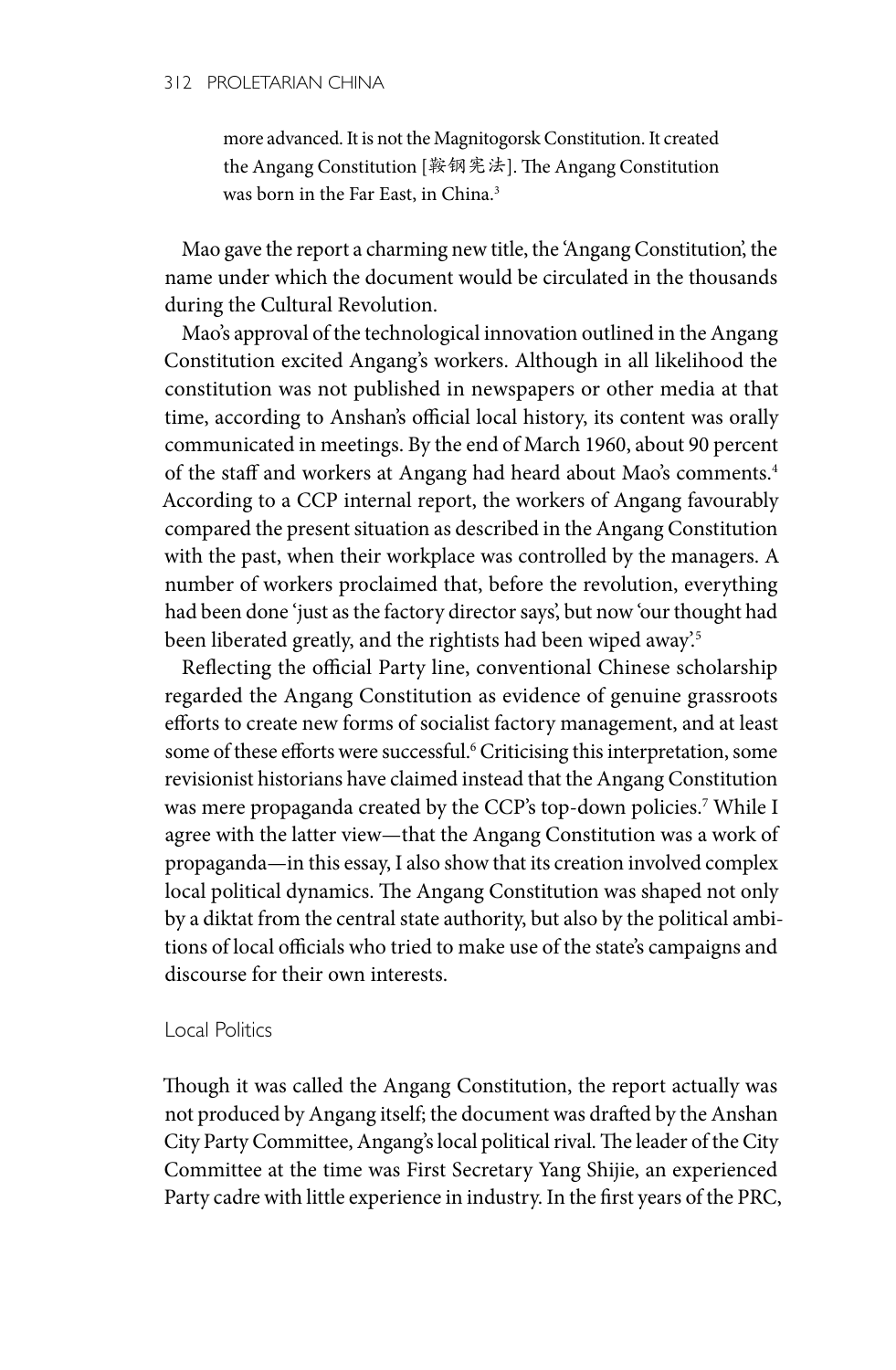Yang played an active role in land reform, the 'Resist America Aid Korea Campaign' (抗美援朝运动) and the 'Suppress Counterrevolutionaries Campaign' (镇压反革命运动).8

The making of the Angang Constitution reflected the enhanced power of local governments vis-a-vis SOEs like Angang. During the First Five-Year Plan, the economic policymaking of the PRC was largely centralised in the hands of industrial ministries and bureaus in Beijing. In 1958, however, Mao took the planning power from the hands of bureaucrats in the capital and turned it over to provincial Party secretaries.<sup>9</sup> Mao's localism was also associated with anti-technocratic, egalitarian ideals. While criticising Soviet texts on economics in 1959 and 1960, Mao stressed the importance of reforming the management system of SOEs by levelling the relationship between cadres, technological experts and workers:

It is necessary for leaders [of SOEs] to treat people equally … When it comes to the management of enterprises, it is necessary … to make worker-masses, leading cadres, and technical staff unite with each other such that cadres will participate in [political] campaigns, workers will participate in management, and inappropriate rules and systems will be reformed constantly.10

Newly empowered local cadres mobilised workers and encouraged them to take command of factories. Workers' initiatives in technological innovation were highly praised and SOE managers and engineers were required to learn from workers. Local cadres even attempted to give equal status to workers and better-educated managers and engineers.

Local city officials like Yang Shijie made use of the GLF to politically attack SOE managers and engineers and thus assert stronger control over enterprises like Angang. In Anshan, the GLF was implemented by combining the production forces of the large modern enterprises and small, mass-based facilities. At a Party conference in March 1959, First Secretary Yang stressed the importance of concurrently developing small furnaces and Angang, which he called, respectively, 'small, local-origin facilities' (小土羣) and 'huge, foreign-origin facilities' (大洋羣). According to him, the achievement of the GLF in steel production in Anshan in 1958 was made possible not only by Angang, but also from the 270,000 tonnes of 'local steel'  $(\pm \mathfrak{M})$  produced by small furnaces and by the new facilities at Angang built by local enterprises.<sup>11</sup>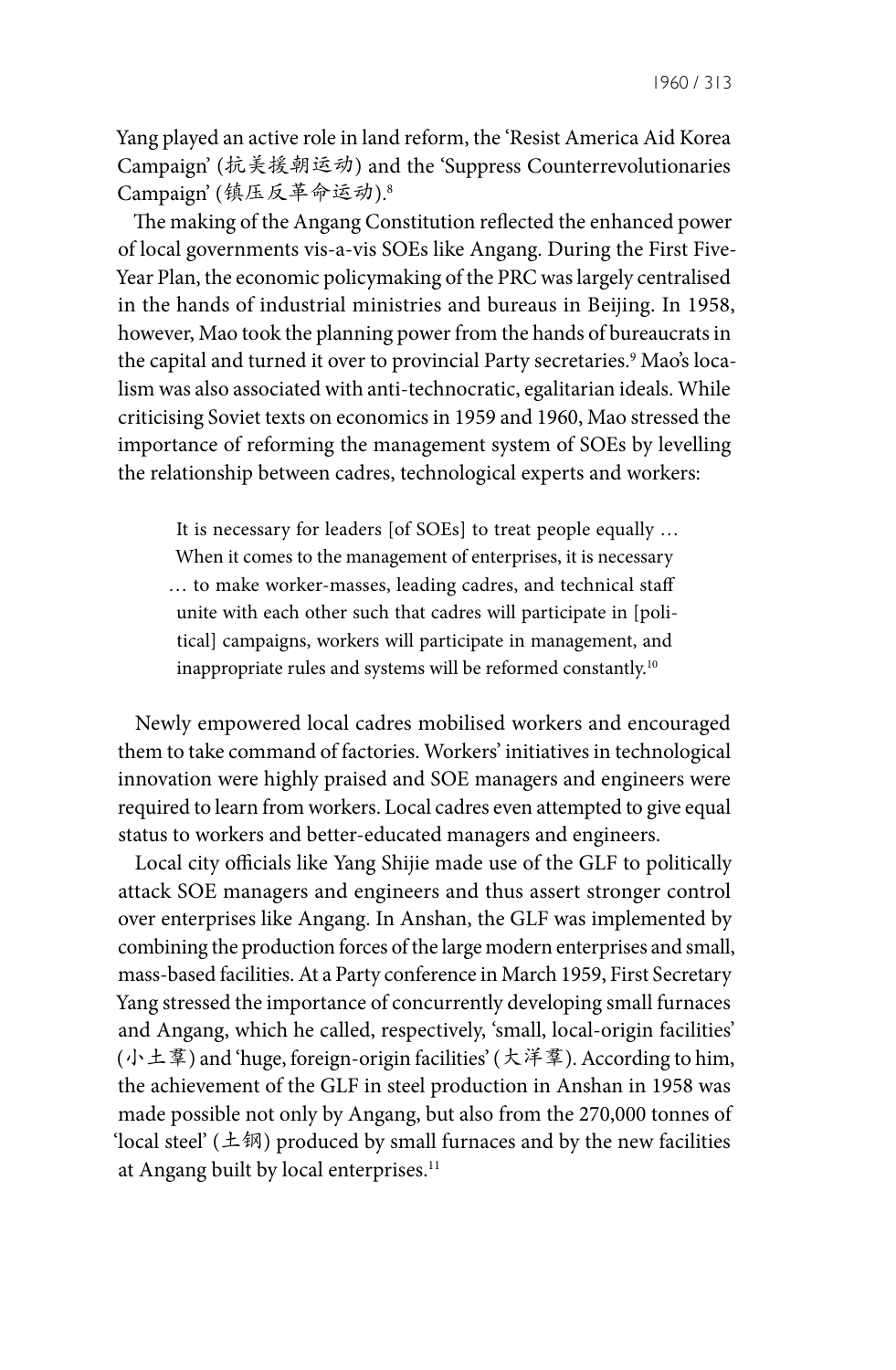During the GLF, the Anshan City Party Committee pressured Angang into taking a more ambitious attitude. On 27 April 1958, the committee produced the 'Five-Year Leap Plan' (五年跃进计划), which outlined ambitious goals for the development of Angang.12 That day, the City Committee also decided that the goal of the GLF in Anshan was to 'complete the General Line, make efforts for five years, dramatically liberate thoughts, make cadres both red and expert, save half of investment, let all the people work for industry, and build "small Angang[s]"'.13 In a meeting of the Anshan City Party Committee on 18 October 1960, the Secretary of the Liaoning Provincial Party Committee stated: 'Right now, the entire country is looking at the Northeast. The Northeast is looking at Angang. Simply speaking, the entire country is looking at Angang.'14

Just as Mao's anti-technocratic, decentralised vision during the GLF strengthened local CCP organisations' influence over SOEs, reports from local CCP organisations in industrial bases like Anshan also helped Mao consolidate his position within the top leadership. On 25 July 1959, the Liaoning Provincial Party Committee forwarded to the Party centre a report by the Anshan City Committee on production and mass mobilisation in Anshan. The report from Anshan pleased Chairman Mao, who then circulated it with his comments among CCP leaders.15

Mao's reference to Angang legitimated and empowered the Anshan City Committee to complete its ambitious goals for steel production. In a speech in August 1959, First Secretary Yang Shijie used Mao's statement to buttress the City Committee's authority: 'We think the instruction of the central leadership and Chairman Mao perfectly match the current reality of our city … [I]t has given us great forces and sharp weapons with which we will oppose rightist deviations and go all out.'16 With Mao's imprimatur, Yang framed the GLF as 'the process of struggling with rightist, conservative thought'. In his view, problems in Angang's operations were 'inseparable from the rightist thought of some cadres' who cast doubt on the GLF by pointing out its shortcomings and arguing for lower goals. Instead, Angang's industrial production would increase only when 'advanced thought takes command, and the fighting spirit of the masses becomes high'. He stressed how Chairman Mao thought highly of the City Committee's leadership over Angang:

[T]he Chairman commented on the report by us, the Anshan City Committee, because we are the nation's largest steel enterprise … We definitely must reply to the Chairman's words by completing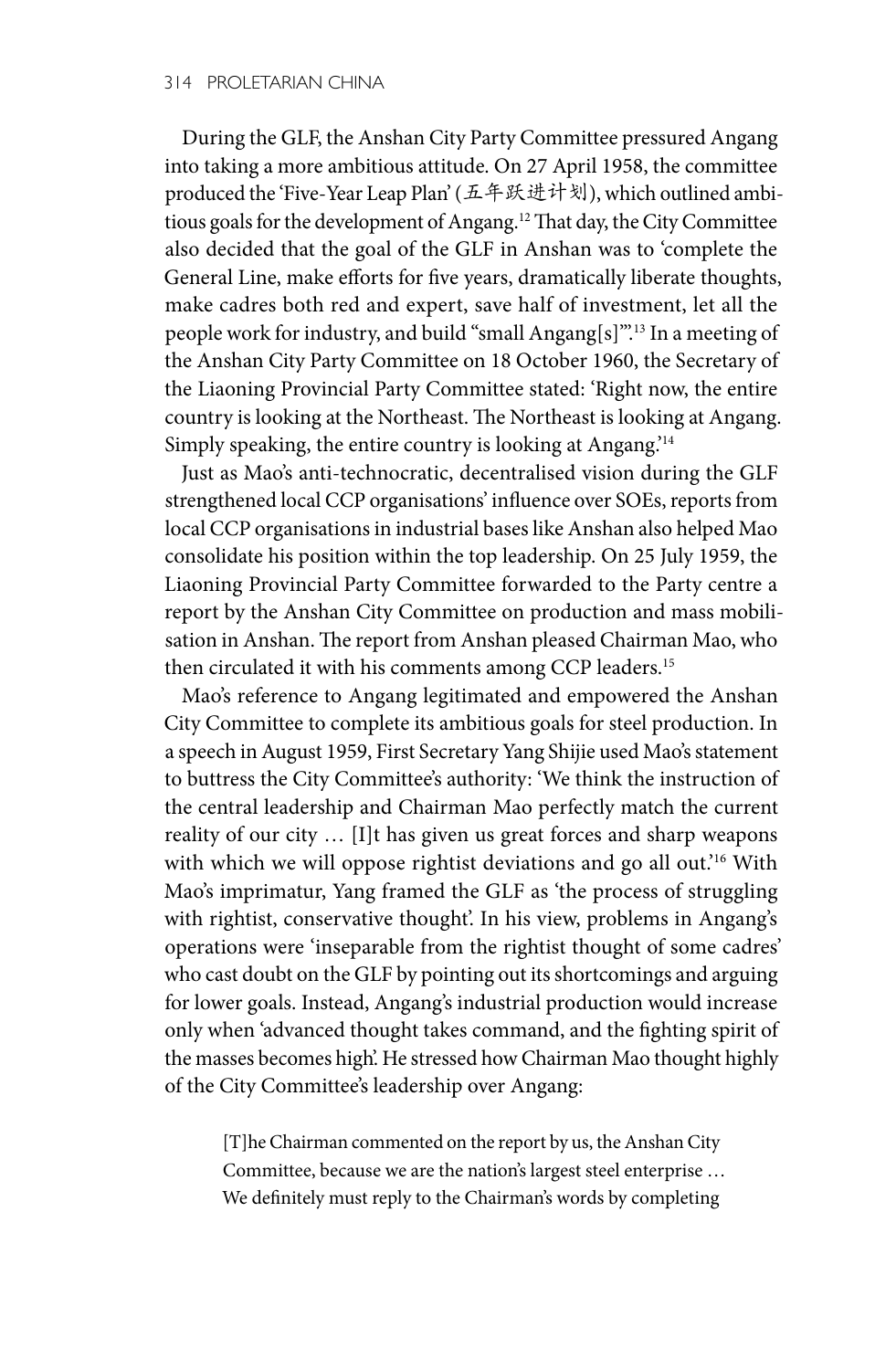the production plan in an impressive way, prove the correctness of the Party's General Line, and protect the General Line through the real action in the Great Leap Forward of steel production.

In this way, Angang became a part of the 'we' (我们) of the collective directed by the City Committee.

#### Mass Mobilisation

Besides Mao's endorsement, another important source of power for the City Committee was its role as a local-level organiser of the mass mobilisation campaigns initiated by the chairman. On 23 August 1958, the Anshan City Party Committee and the City Government convened a meeting with 25,000 people to launch the 'leap' in steel production in the city. On 1 September 1958, the City Party Committee circulated instructions from the CCP's national leadership at a meeting of all the city's Party cadres to begin a campaign to save electricity and dig up abandoned steel.<sup>17</sup>

Local CCP committee cadres also mobilised workers against SOE managers and engineers. The City Committee, together with the Angang Party Committee, blasted Angang's managers and engineers as 'the major obstacle' (主要障碍).18 In October 1958, the City Committee launched a 'Pull Out White Flags' campaign (拔白旗运动) at Angang. In a meeting at the Iron-Making Factory, the factory director and an engineer were criticised for their 'rightist conservative thought' (右倾保守思想). The campaign then spread to other parts of Angang.19 By the end of 1958, thirty-nine factory directors and chiefs and 109 lower-level managers had been punished, some of them fired. In February 1960, Deputy Director of Angang, Ma Bin, was also criticised for his 'rightist thought'.<sup>20</sup>

Local CCP cadres also condemned the previous management system that had given managers a dominant status within SOEs—the so-called one-chief system  $(-\nless\frac{1}{2})$  that had originated in the Soviet Union. Under this system, SOE managers such as factory directors had almost total control over all employees within their workplaces, while local cadres such as the secretaries of the Party committees played only a supporting role. Even though the CCP had abandoned the one-chief system in 1956, local cadres attacked the existing power of the SOE cadres as the 'remnant influence' (残余影响) of this Soviet-style management system. In March 1959, Yang Shijie stated that the 'unified leadership by the Party' (党的一元化领导) of industrial enterprises was the foundation of the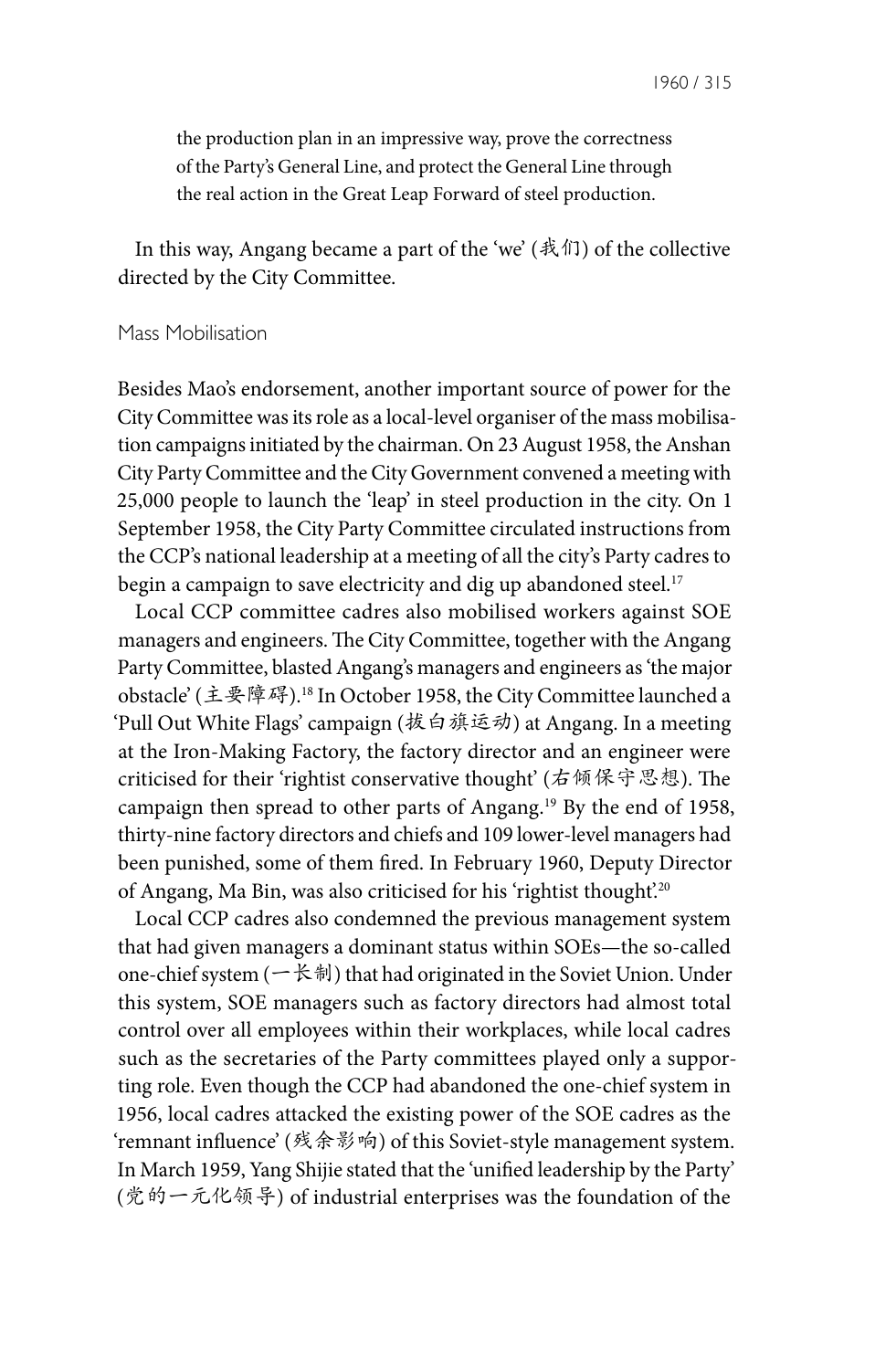success of the GLF. The unified leadership of the Party within enterprises had been strengthened since 1956 along with the introduction of a 'director responsibility system under the leadership of the Party committee' (党委领导下的厂长负责制), in place of the one-chief system. Yet, the attack on the one-chief system had not been thorough enough, and it was claimed that the 'remnant influence of the one-chief system still exists in many factories and mines.<sup>21</sup> By criticising the workplace mentality that reinforced the status of SOE managers and engineers, local governments tried to educate SOEs in an effort to justify a new workplace order in which CCP local organisations took command.

According to the Party Committee of Angang's Steel Mill No. 2: '[S] ome cadres stubbornly hold up the one-chief system and oppose the Party's leadership and the escalation of mass campaigns.<sup>22</sup> They further criticised these SOE cadres for thinking that 'the Party committee does not understand technology' and that 'the Party cannot guide enterprise'. Therefore, the Factory Party Committee decided to target factory directors in an anti-rightist rectification campaign. On 9 November 1959, Secretary Jin of the Factory Party Committee explained the purpose of the campaign. They split the participants into several discussion groups. The assembly first thoroughly criticised a team leader named Jin (not the Party Committee secretary). During the criticism, a leader of another team with the surname Liu challenged the rectification campaign by defending Jin, which resulted in a 'concentrated criticism and struggle' (重点批判和斗争) against Liu as well. Criticism and struggle against Jin and Liu lasted about one month. Overall, these campaigns constituted a serious and dynamic 'education in the General Line and education in Party-ness' (总路线教育和党性教育) targeting a wide range of managers and engineers.<sup>23</sup>

Mobilisation of workers during the GLF was also aimed at strengthening solidarity among workers within the same workplace. In the early and mid-1950s, under the one-chief system, work was atomised into small parts and workers were held individually responsible only for the piece of work allocated to them. During the GLF, however, at least some factories at Angang promoted the idea that workers were collectively responsible for the work of the entire workplace. For instance, steelworker Han of the first open-hearth furnace of Angang's No. 1 Steelworks made a proposal to abolish the division of workers into groups for the purpose of overcoming 'sectionalism' (本位主義). In its place, he argued that they should set up a 'small commune' (小公社) for the entire open-hearth furnace,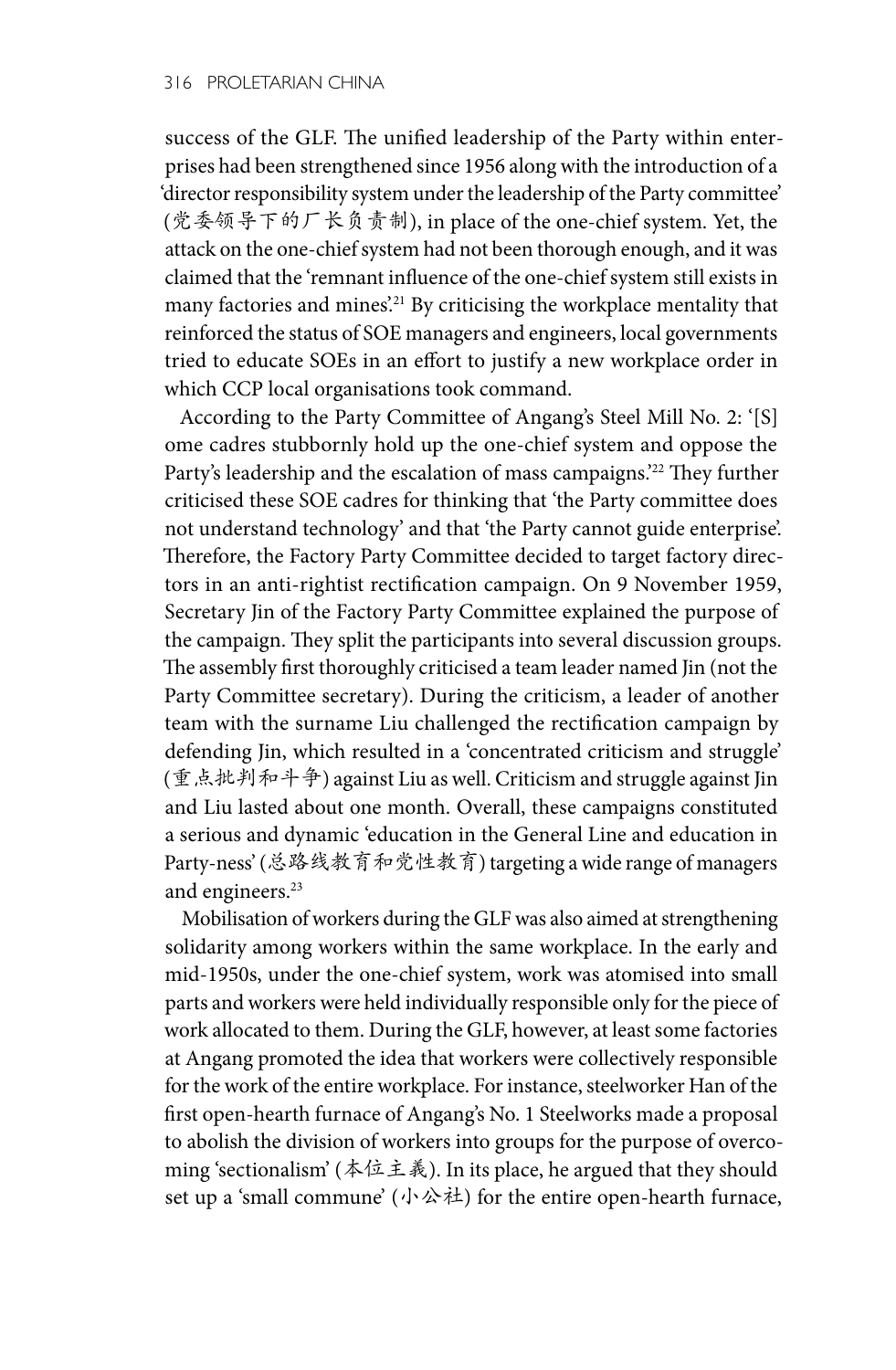1960 / 317

in which all the tools were shared and the salary was equally distributed to all the workers. By this system, the furnaces would purportedly be better protected.<sup>24</sup>

The Angang Constitution was born from the mutually reinforcing relationship between Chairman Mao and the Anshan City Party Committee. Mao's policy was supported by certain segments of the local bureaucracy, including Anshan city officials like Yang Shijie. Unsurprisingly, Mao's support for the Angang Constitution further enhanced the City Committee's power in Anshan. After Mao's praise of the committee's report, it held three standing committee meetings and decided to implement a mass campaign to read Mao's writings and to further intensify the campaign for technological innovation and technological revolution. Between 11 April and 15 April 1960, the City Committee held a representative meeting, in which Yang Shijie stressed that it was necessary to criticise the one-chief system, eliminate the Magnitogorsk Constitution, establish the Angang Constitution and realise the goal of producing 6.55 million tonnes of steel.<sup>25</sup>

#### A Rebuttal

Despite its name, the Angang Constitution was actually a rebuttal of what Angang had originally represented: a Soviet-style technocratic management system tethered to the vertical line of control from the industrial ministry in Beijing. In a dramatic rupture from the centralised policymaking of the previous period, Mao empowered local Party organisations and cadres. The GLF strengthened the horizontal leadership of the city over Angang through the network of local cadres based in Party committees within individual factories. Making use of the chairman's new agenda, Party committees in provinces, cities and towns wrested control of SOEs in their jurisdictions away from industrial ministries in Beijing. Local cadres also strengthened their leadership by mobilising workers within factories and promoting the cult of the people's role in technological issues.

China's growth out of the Soviet model is clearly distilled in the 'Angang Constitution'. During the First Five-Year Plan, Angang served as a symbol of China's friendship with the 'Soviet Big Brother' (苏联老大哥), with its new plants built according to Soviet designs, its use of Soviet machines and the help given by Soviet engineers. Yet, in 1960, Chairman Mao provided Angang with a new, opposing role as a symbol of China's departure from